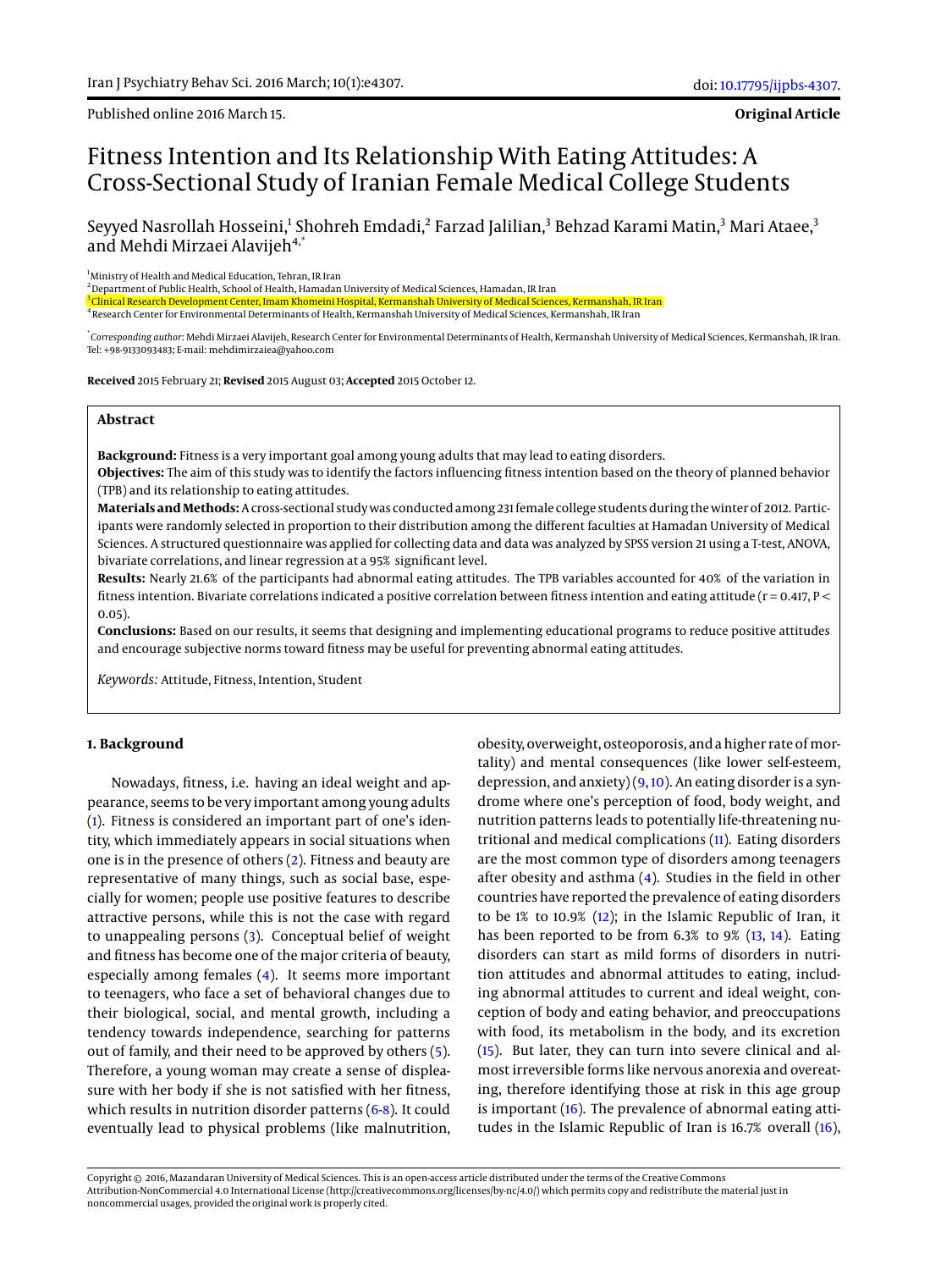while among people with normal weight 11.1%, the obese 16.7%, and the very obese 31.8% [\(17\)](#page-4-15). Considering the importance of the issue, it seems necessary to conduct preventive interventions. Studies have shown that a focus on mediator and predictive behaviors is essential in comprehensive health education and promotion programs [\(18-](#page-4-16)[22\)](#page-4-17). In this regard, the theory of planned behavior (TPB) is one of the most theories; it has been applied for prediction of behavior. TPB was offered by Icek Ajzen. According to TPB, the primary determinant of behavior is one's intention to engage in a certain type of behavior. In addition, intention is predicted by three constructs: (a) attitudes, (b) subjective norms (SN), and (c) perceived behavioral control (PBC). TPB has been applied in studies to link beliefs and behavior in several fields including health-related be-havior [\(23\)](#page-4-18). Fitness and its relationship with eating disorders among young adults, many studies have mentioned the role of considered factors in TPB [\(24-](#page-4-19)[27\)](#page-5-0). Furthermore, several studies have shown the usefulness of TPB in predicting health behaviors [\(28-](#page-5-1)[31\)](#page-5-2).

## **2. Objectives**

Regarding the absence of similar studies in developing countries, our TPB-based study focused on exploring factors related to fitness behavior intention associated with eating attitudes among a sample of Iranian female medical college students.

## **3. Materials and Methods**

This cross-sectional study was conducted among 231 female college students at Hamadan University of Medical Sciences in the west of Iran, during the winter of 2012. The sample size was calculated at 95%, a significant level according to the results of a pilot study. To enroll the participants and collect data, the following steps were taken. First, all of the faculties of Hamadan University of Medical Sciences were considered as clusters. Next, based on proportional to size among the girls student on each faculty, participants were randomly enrolled into this study on a voluntary basis. Only female college students at Hamadan University of Medical Sciences were eligible to participate in this study. In addition, unwillingness to cooperate with the research team and partially filled out questionnaires were regarded as the exclusion criteria. Then, students in the different schools were randomly selected to participate in the study. Finally, the volunteers were given the selfquestionnaire. In addition, out of the population of 231, 227 (98.2%) signed the consent form and voluntarily agreed to participate in the study

#### *3.1. Measure*

Prior to conducting the main project, a pilot study was carried out. Initially, the relevant questionnaires were administered to 30 female students who were similar to the participants in the main study in order to obtain feedback about the clarity, length, comprehensiveness, and time of completion, as well as the internal reliability of the measures. Moreover, participants were instructed on how to fill self-report questionnaires before gathering information. Participants responded to the standard writing questionnaire.

The questionnaire included three sections comprising 56 questions:

Part one (demographic data) included 10 questions concerning age (year), field of study (medicine, dentistry, pharmacology, rehabilitation, paramedics, health, nursing and midwifery), educational degree (BSc, MD), living in a dormitory (yes, no), marital status (single, married), height (cm), weight (kg), experience with dieting to lose weight (yes, no), taking slimming pills (yes, no), and taking aperients to lose weight (yes, no).

Part two (eating attitude test) evaluated eating attitudes on a 26-item standard scale. Each item was measured on an ordinal 3-point Likert-type scaling. The maximum score was 78 and scores of 20 or higher were defined as abnormal eating attitude. An example of an item is: "I am afraid of being obese or being overweight". This questionnaire was used in several studies in Iran and its reliability and validity was proven [\(16\)](#page-4-14).

Part three (TPB variables scale); TPB scales were as a standard questionnaire [\(24-](#page-4-19)[27\)](#page-5-0) and included 20 items under four constructs, including (a) attitude; (b) subjective norms; (c) perceived behavioral control; and (d) behavioral intention. In order to facilitate participants' responses to the items, all items were standardized to a five-point Likert scale, ranging from 1 (never) to 5 (very much). [Table 1](#page-2-0) shows some examples of the TPB scale items.

## *3.2. Data Analysis*

The data was analyzed by SPSS version 21 using appropriate statistical tests including T-test, ANOVA, bivariate correlations, and linear regression at a 95% significant level.

# **4. Results**

The age of respondents ranged from 18 to 32 years, while their mean age was 21.1 years (95% CI: 20.8, 21.4). Nearly 9.7% (22/227) of participants were married and 90.3% (205/227) were single. In addition, 66.5% (151/227) of participants reported living in a dormitory.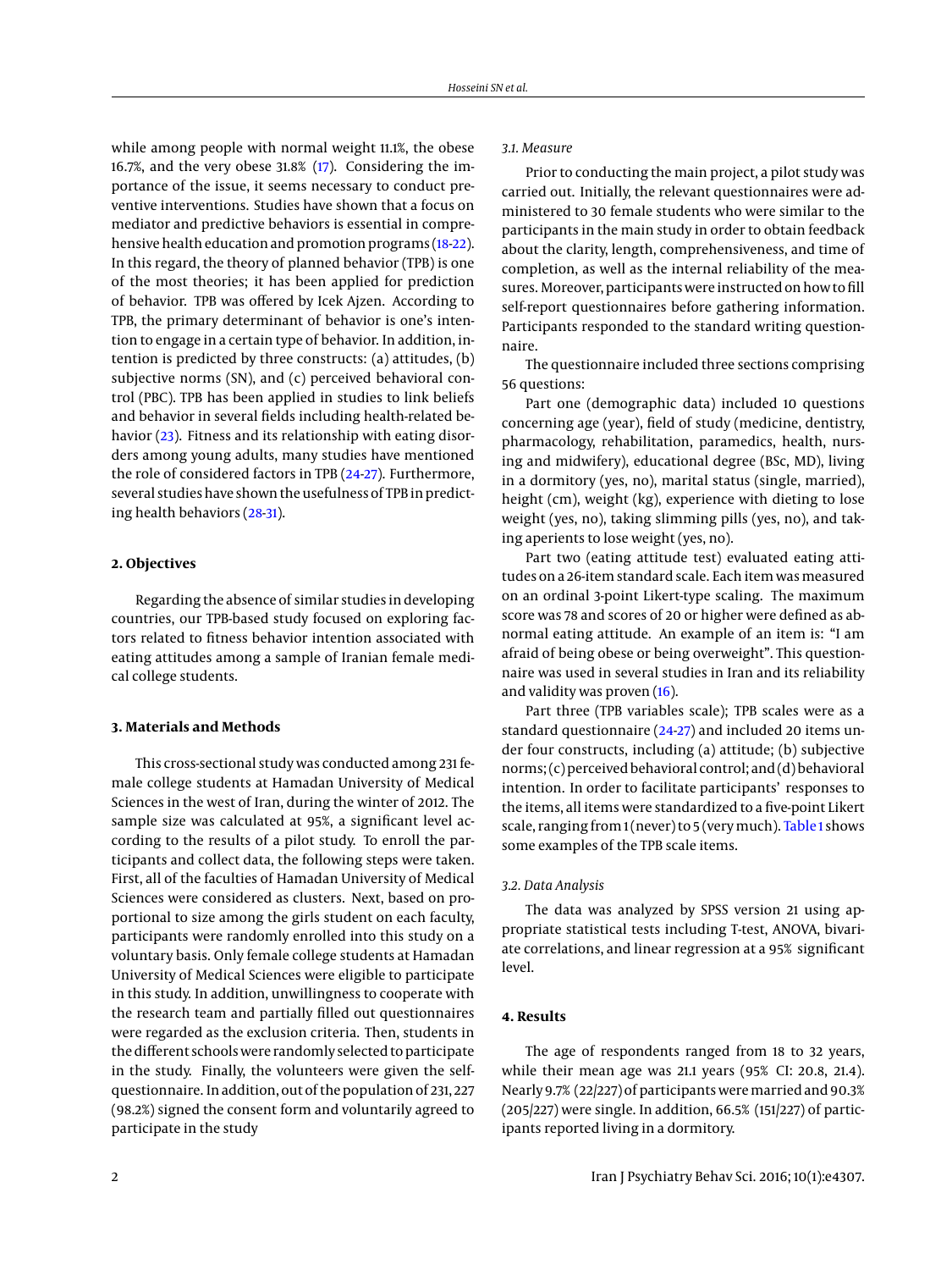| Variable                                                              | Description                                                                                                          | Number of Items | Cronbach's Alpha | Sample Item                                                                                                  |
|-----------------------------------------------------------------------|----------------------------------------------------------------------------------------------------------------------|-----------------|------------------|--------------------------------------------------------------------------------------------------------------|
| Attitude toward fitness behavior                                      | Beliefs about the likely outcomes of<br>the behavior and evaluations of these<br>outcomes (23).                      | 6               | 0.80             | If I maintain good fitness, I would be<br>more noticed by others.                                            |
| Subjective norm encouraging<br>fitness                                | Beliefs about the normative<br>expectations of others and<br>motivation to comply with these<br>expectations (23).   | 8               | 0.75             | How much do your friends pressure<br>you to maintain fitness?                                                |
| Perceived behavior control to not<br>doing unhealthy fitness behavior | Beliefs about one's ability to perform<br>(or not to perform) the behavior (23).                                     | 3               | 0.85             | How much think to obtain fitness.<br>can refuse unhealthy ways (such as<br>taking aperients to lose weight)? |
| Behavioral intention to engage in<br>fitness behavior                 | Reflects the motivation to perform<br>the behavior and the likelihood it<br>will be performed in the future $(23)$ . | $\mathbf{3}$    | 0.84             | I want to maintain my fitness in any<br>way possible.                                                        |

<span id="page-2-0"></span>**Table 1.** Summary and Samples of TPB Variables Questionnaire using the Cronbach's Alpha

Out of the 227 respondents, 49 participants (21.6%) had an abnormal eating attitude. Around 7.5%, 34.8%, and 4.4% of participants reported taking aperients to lose weight, following non-prescribed diets to lose weight, and taking slimming pills, respectively.

[Table 2](#page-3-0) shows bivariate associations among the predictor variables, which were all statistically significant at either 0.05 level. As can be seen, eating attitude showed the highest correlations with fitness intention ( $r = 0.417$ ), subjective norms ( $r = 0.416$ ), and attitude ( $r = 0.352$ ), respectively; however it showed no meaningful correlation with perceived behavior control.

A hierarchical multiple regression analysis was performed to explain the variation in fitness intention, using the TPB variables of attitudes toward fitness, subjective norms, and perceived behavioral control. As can be seen in [Table 3,](#page-3-1) were statistically significant predictors of the outcome measure. Collectively, TPB variables accounted for 40% of the variation in fitness intention.

Furthermore, a t-test was performed to assess the relationship between the fitness intention and 1) marital status, 2) educational degree, and 3) living in a dormitory; moreover, ANOVA was performed to assess the relationship between fitness intention and age. As can be seen in [Table](#page-3-2) [4,](#page-3-2) only students who reported living in a dormitory had a significantly higher score for fitness intention.

Finally, the Pearson correlation test showed a positive correlation between heavier weight and fitness intention  $(r = 0.214, P = 0.001)$ ; however, there was no meaningful relationship between height and fitness behavior intention  $(r = 0.068, P = 0.306)$ .

# **5. Discussion**

Our findings showed 21.6% of participants had abnormal eating attitudes. Studies conducted in Iran reported

the prevalence of the disorder to range from 6.3% to 24.6% among college students [\(14,](#page-4-12) [16,](#page-4-14) [17,](#page-4-15) [32\)](#page-5-3). In addition, studies in other countries also reported it as ranging from 5% to 32% among female students [\(33-](#page-5-4)[39\)](#page-5-5). High rates of abnormal eating attitudes among female college students can be a warning to health policy makers and should be the focus of special attention. In this regard, determined factors related to abnormal eating attitudes might help health planners to design a prevention program.

The findings of the current study suggest that the following TPB variables accounted for 40% of the variation in fitness intention. Furthermore, two variables of the TPB were strong related to the fitness intention among Iranian young female medical college students: 1) attitude toward fitness behavior, and 2) subjective norms encouraging fitness. In addition, perceived behavior control was a weak factor in fitness intention prediction. In this regard, several studies reported the role of attitude and subjective norms in predicting behaviors relative to fitness and body satisfaction [\(40-](#page-5-6)[45\)](#page-5-7). Considering that nowadays being slim is reported to be a major perceived criterion of attractiveness among females, it seems that females are easily influenced by their peers and friends, due to the fear of being rejected by friendship groups and not being considered attractive, to lose weight by choosing any possible unhealthy behaviors. In this regard, Giles et al. [\(40\)](#page-5-6) suggested a meaningful relationship between the criteria of being accepted among peers, being in shape, and slimming norms among peers on the one hand, and eating disorders on the other. Thompson et al. [\(41\)](#page-5-8) also showed that friends could have a large influence on self-conception and cause dissatisfaction with one's body among overweight and obese females. As seen in the results, subjective norms could be considered proper predictors of behavior intentions. In this regard, several studies reported that emulating media images of ideal fitness could result in eating dis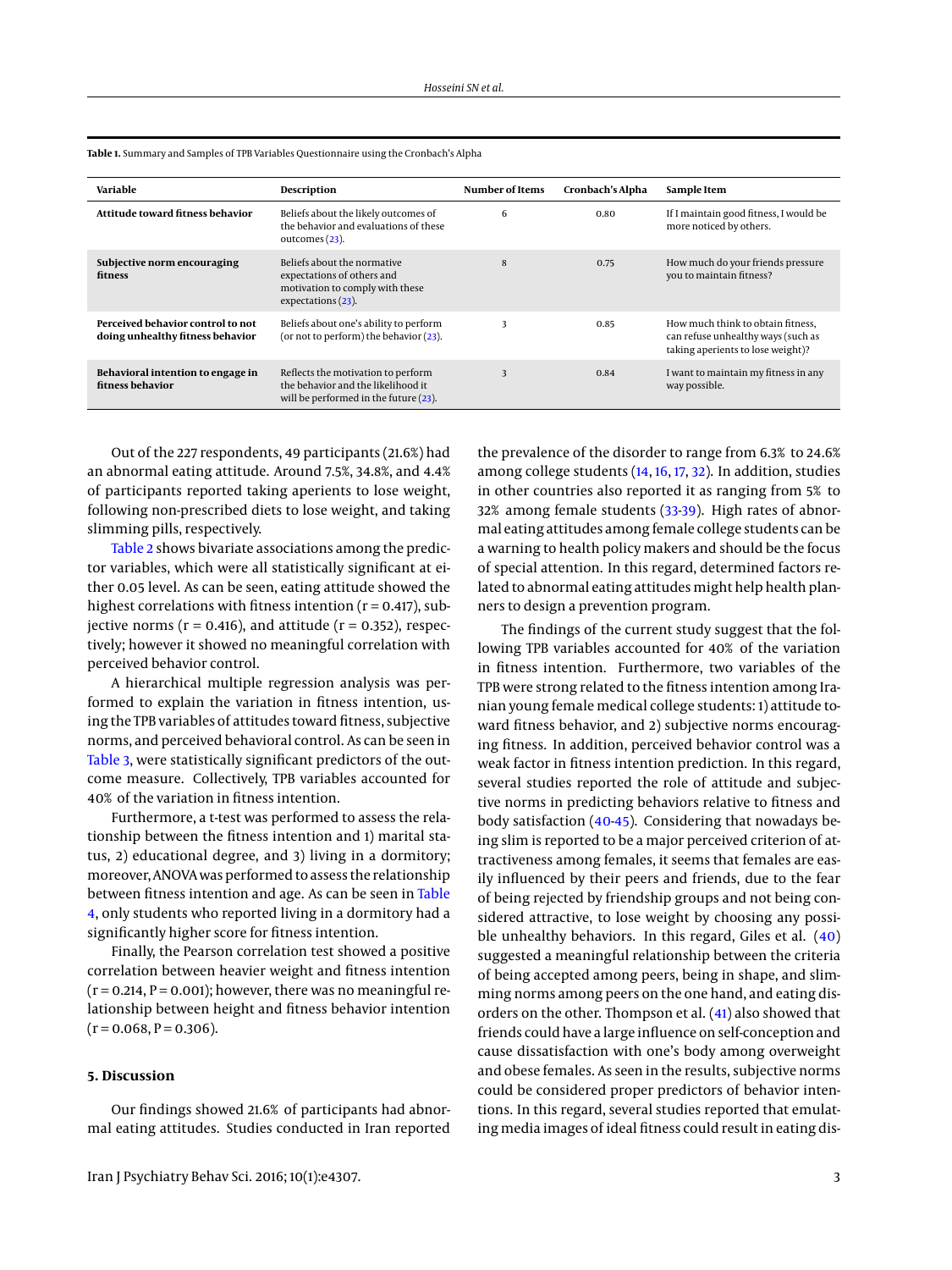<span id="page-3-0"></span>**Table 2.** Predictor Variables Correlation Matrix

| <b>Variables</b>                 | <b>Scores Range</b> | Mean $(\pm SD)$ | <b>X1</b>            | X <sub>2</sub>     | X3       | <b>X4</b> |
|----------------------------------|---------------------|-----------------|----------------------|--------------------|----------|-----------|
| X1, Attitude                     | $6 - 30$            | 19.86(4.62)     |                      |                    |          |           |
| X2, Subjective Norms             | $8 - 40$            | 23.65(5.70)     | $0.411$ <sup>a</sup> |                    |          |           |
| X3. Perceived Behavioral Control | $3 - 15$            | 6.34(2.87)      | $-0.085$             | $-0.083$           |          |           |
| X4, Behavior Intention           | $3 - 15$            | 9.82(2.58)      | $0.458$ <sup>a</sup> | 0.592 <sup>a</sup> | $-0.105$ |           |
| X5, Eating Attitude              | $0 - 78$            | 14.01(8.87)     | 0.352 <sup>a</sup>   | $0.416^{a}$        | 0.063    | 0.417     |
| $dn - q =$                       |                     |                 |                      |                    |          |           |

 $\rm{^{a}P} < 0.05$ .

<span id="page-3-1"></span>Table 3. Predictors of Fitness Behavior Intention Among Participants Using Linear Regression Analyses<sup>a</sup>

| Variable |                              | B        | <b>SEB</b> | B        | T        | <b>P</b> Value |
|----------|------------------------------|----------|------------|----------|----------|----------------|
| Step 1   |                              |          |            |          |          |                |
|          | Attitude                     | 0.143    | 0.032      | 0.256    | 4.517    | 0.001          |
|          | Subjective Norm              | 0.219    | 0.026      | 0.483    | 8.531    | 0.001          |
|          | Perceived Behavioral Control | $-0.038$ | 0.047      | $-0.043$ | $-0.822$ | 0.412          |
| Step 2   |                              |          |            |          |          |                |
|          | Attitude                     | 0.145    | 0.032      | 0.258    | 4.572    | 0.001          |
|          | Subjective Norm              | 0.221    | 0.026      | 0.486    | 8.596    | 0.001          |

<sup>a</sup> Adjusted  $R^2 = 0.40$ , F = 76.445, P < 0.001.

| tion     |                 |       |                |
|----------|-----------------|-------|----------------|
| Variable | Mean $(\pm SD)$ | F/t   | <b>P</b> Value |
| Age      |                 | 0.331 | 0.719          |

<span id="page-3-2"></span>**Table 4.** Association between Demographic Variables and Fitness Behavior Inten-

| Age |                           |             | 0.331 | 0.719 |
|-----|---------------------------|-------------|-------|-------|
|     | $18 - 20$                 | 9.97(2.66)  |       |       |
|     | $21 - 24$                 | 9.68(2.45)  |       |       |
|     | $25 - 32$                 | 9.72(2.96)  |       |       |
|     | <b>Marital Status</b>     |             | 0.942 | 0.347 |
|     | Marital                   | 10.32(2.05) |       |       |
|     | Single                    | 9.77(2.63)  |       |       |
|     | <b>Educational Degree</b> |             | 1.461 | 0.145 |
|     | <b>BSc</b>                | 10.01(2.50) |       |       |
|     | <b>MD</b>                 | 9.48(2.72)  |       |       |
|     | <b>Live in Dormitory</b>  |             | 4.629 | 0.001 |
|     | Yes                       | 10.36(2.42) |       |       |
|     | No                        | 8.75(2.58)  |       |       |

orders and dissatisfaction with one's body, and could eventually lead females toward abnormal attitudes to eating [\(42-](#page-5-9)[44\)](#page-5-10). Eating disorders are considered to be risky behaviors that could be affected by subjective norms related to fitness among females; therefore, it seems helpful to plan training programs using a variety of methods, such as peer groups, to prevent eating disorders among females.

The results from the present study suggested that there was no meaningful statistical correlation between fitness intention and age; it could be interpreted that inclination to fitness was not associated with certain age groups. However, the present study might not argue strongly in favor of this interpretation, as its participants were college students and were within a relatively narrow age range (18 to 32 with a mean age of 21.1 years).

The study also found that the more obese the females, the higher their fitness intention. As appearance and fitness were primary information resources used in social interactions with others [\(46,](#page-5-11) [47\)](#page-5-12), it could be understood that the obese women were more willing to get into shape, which could lead them to unhealthy behaviors. Several studies reported higher rates of abnormal attitude eating disorders among obese people or those at risk of obesity; it seems essential to plan training programs by experts to avoid the consequences of such behaviors among at-risk groups [\(16,](#page-4-14) [17\)](#page-4-15).

Although the present study has several strengths, such as being theory-driven and having a high level of participation, the findings reported in our study have certain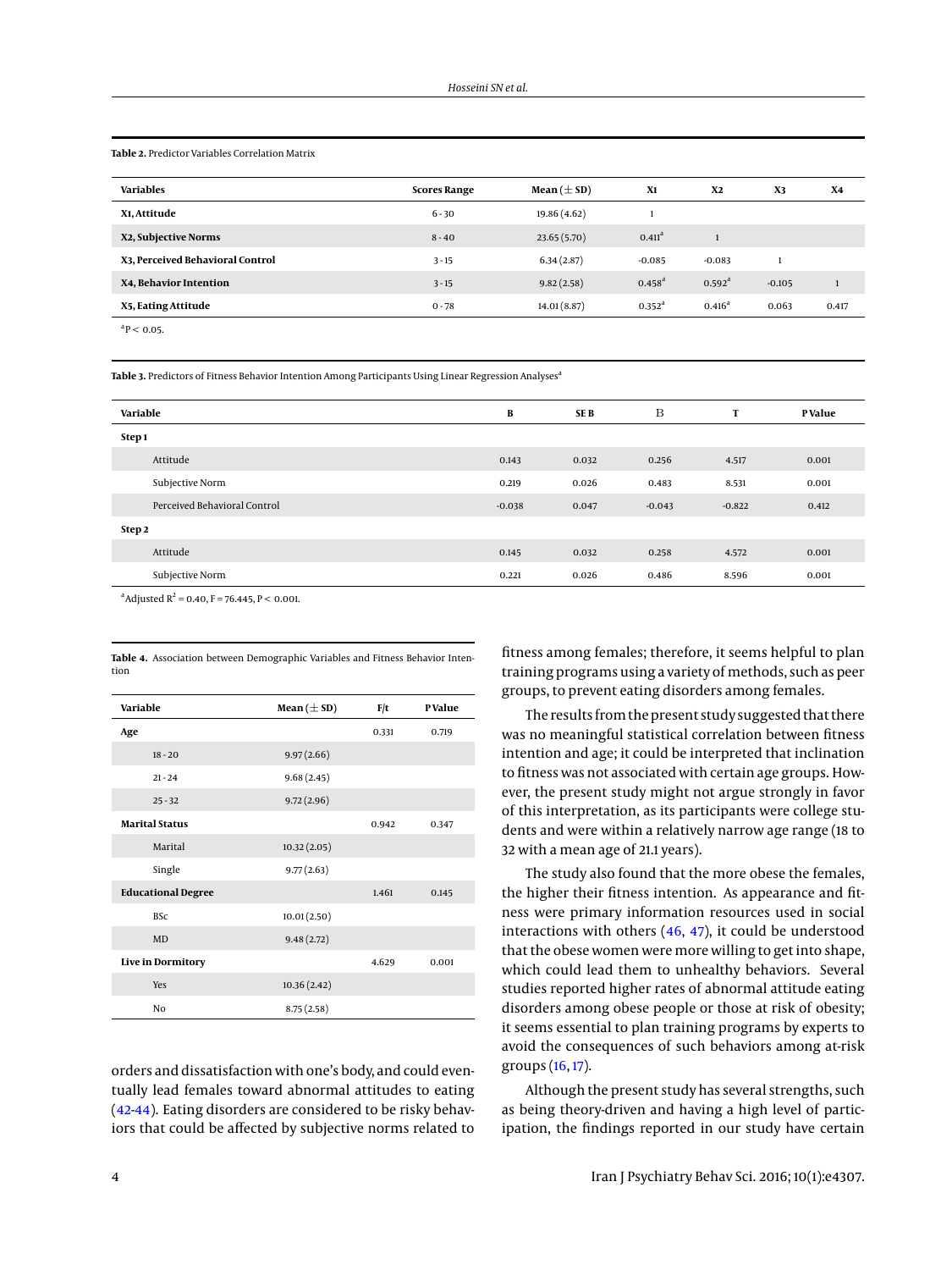limitations. First of all, data collection was based on selfreporting, which is usually prone to overstatement. Second, data collection was limited to a sample of Iranian female medical college students in the west of Iran, and therefore the results cannot be generalized to other populations of college students. We suggest designing similar studies of medical and non-medical college students in order to collect comprehensive information for the purpose of designing interventions to reduce abnormal eating attitudes among female college students.

Our findings showed that positive attitudes toward fitness and encouraging of subjective norms on fitness were significant mediating factors which may improve attitudes toward eating habits and fitness programs among Iranian female medical college students. Thus, it seems that it can be useful to design and implement educational programs that encourage positive attitudes and subjective norms on fitness based on the current findings, and as a result prevent abnormal eating attitudes among women.

# **Footnotes**

**Author's Contribution:** Farzad Jalilian, Seyyed Nasrollah Hosseini, Shohreh Emdadi, and Mehdi Mirzaei Alavijeh developed the original idea and the protocol of this study. Behzad Karami Matin, and Mari Ataee participated in data analyses. Mehdi Mirzaei Alavijeh and Farzad Jalilian participated in data collection. All authors provided comments and approved the final manuscript.

**Declaration of Interest:** The authors declare that they have no conflict of interest.

#### **References**

- <span id="page-4-0"></span>1. de Sousa PM. Body-image and obesity in adolescence: a comparative study of social-demographic, psychological, and behavioral aspects. *Span J Psychol.* 2008;**11**(2):551–63. [PubMed: [18988440\]](http://www.ncbi.nlm.nih.gov/pubmed/18988440).
- <span id="page-4-1"></span>2. Patton GC, Selzer R, Coffey C, Carlin JB, Wolfe R. Onset of adolescent eating disorders: population based cohort study over 3 years. *BMJ.* 1999;**318**(7186):765–8. [PubMed: [10082698\]](http://www.ncbi.nlm.nih.gov/pubmed/10082698).
- <span id="page-4-2"></span>3. Powell-Hicks A. Body Objectification and Elective Cosmetic Procedures in African American Women. Loma Linda University; 2011.
- <span id="page-4-3"></span>4. Martinsen M, Bratland-Sanda S, Eriksson AK, Sundgot-Borgen J. Dieting to win or to be thin? A study of dieting and disordered eating among adolescent elite athletes and non-athlete controls. *Br J Sports Med.* 2010;**44**(1):70–6. doi: [10.1136/bjsm.2009.068668.](http://dx.doi.org/10.1136/bjsm.2009.068668) [PubMed: [20026698\]](http://www.ncbi.nlm.nih.gov/pubmed/20026698).
- <span id="page-4-4"></span>5. Wabitsch M. Overweight and obesity in European children: definition and diagnostic procedures, risk factors and consequences for later health outcome. *Eur J Pediatr.* 2000;**159 Suppl 1**:S8–13. [PubMed: [11011952\]](http://www.ncbi.nlm.nih.gov/pubmed/11011952).
- <span id="page-4-5"></span>6. Richardson LP, Garrison MM, Drangsholt M, Mancl L, LeResche L. Associations between depressive symptoms and obesity during puberty. *Gen Hosp Psychiatry.* 2006;**28**(4):313–20. doi: [10.1016/j.genhosppsych.2006.03.007.](http://dx.doi.org/10.1016/j.genhosppsych.2006.03.007) [PubMed: [16814630\]](http://www.ncbi.nlm.nih.gov/pubmed/16814630).
- 7. Petrie TA, Rogers R. Extending the Discussion of Eating Disorders to Include Men and Athletes. *Counseling Psychol.* 2001;**29**(5):743–53. doi: [10.1177/0011000001295006.](http://dx.doi.org/10.1177/0011000001295006)
- <span id="page-4-6"></span>8. Cash TF. Outcomes of mineralization cognitive behavioral body treated in a private clinical practice. *Int J Eat Disord.* 2006;**39**(1):31–40.
- <span id="page-4-7"></span>9. Golden NH. Eating disorders in adolescence and their sequelae. *Best Pract Res Clin Obstet Gynaecol.* 2003;**17**(1):57–73. [PubMed: [12758226\]](http://www.ncbi.nlm.nih.gov/pubmed/12758226).
- <span id="page-4-8"></span>10. Pesa JA, Syre TR, Jones E. Psychosocial differences associated with body weight among female adolescents: the importance of body image. *J Adolesc Health.* 2000;**26**(5):330–7. [PubMed: [10775825\]](http://www.ncbi.nlm.nih.gov/pubmed/10775825).
- <span id="page-4-9"></span>11. Neumark-Sztainer D, Wall M, Larson NI, Eisenberg ME, Loth K. Dieting and disordered eating behaviors from adolescence to young adulthood: findings from a 10-year longitudinal study. *J Am Diet Assoc.* 2011;**111**(7):1004–11. doi: [10.1016/j.jada.2011.04.012.](http://dx.doi.org/10.1016/j.jada.2011.04.012) [PubMed: [21703378\]](http://www.ncbi.nlm.nih.gov/pubmed/21703378).
- <span id="page-4-10"></span>12. Bizeul C, Brun JM, Rigaud D. Depression influences the EDI scores in anorexia nervosa patients. *Eur Psychiatry.* 2003;**18**(3):119–23. [PubMed: [12763297\]](http://www.ncbi.nlm.nih.gov/pubmed/12763297).
- <span id="page-4-11"></span>13. Forozy M, Mohammadalizadeh S, Haghdoust AA, Garooci B, Shamsodin SN. Relationship between body image and eating disorders [Persian]. *IJNR.* 2010;**4**(15):33–43.
- <span id="page-4-12"></span>14. Nobakht M, Dezhkam M. An epidemiological study of eating disorders in Iran. *Int J Eating Disord.* 2000;**28**(3):265–71.
- <span id="page-4-13"></span>15. Hrabosky JI, Grilo CM. Body image and eating disordered behavior in a community sample of Black and Hispanic women. *Eat Behav.* 2007;**8**(1):106–14. doi: [10.1016/j.eatbeh.2006.02.005.](http://dx.doi.org/10.1016/j.eatbeh.2006.02.005) [PubMed: [17174858\]](http://www.ncbi.nlm.nih.gov/pubmed/17174858).
- <span id="page-4-14"></span>16. Pourghassem Gargari B, Hamed Behzad M, Seied Sajadi N, Kooshavar D, Karami S. Relation of body mass index to eating attitude in Tabrizian high school girls[Persian]. *MJTUOMS.* 2010;**32**(3):24–9.
- <span id="page-4-15"></span>17. Zarghami M, Chimeh N. Study of abnormal attitudes frequency towards eating and the related factors in the high school students of Sari township in the academic year of 2002-2003 [Persian]. *J Mazandaran Univ Med Sci.* 2003;**13**(40):70–8.
- <span id="page-4-16"></span>18. Jalilian F, Hazavehei SM, Vahidinia AA, Jalilian M, Moghimbeigi A. Prevalence and related factors for choosing self-medication among pharmacies visitors based on health belief model in Hamadan Province, west of Iran. *J Res Health Sci.* 2013;**13**(1):81–5. [PubMed: [23772020\]](http://www.ncbi.nlm.nih.gov/pubmed/23772020).
- 19. Ataee M, Jouybari Ahmadi T, Mirzaei Alavijeh M, Aghaei A, Mahboubi M, Zinat Motlagh F. Images of Methamphetamine Users among Iranian Adolescents: an Application of Prototype Willingness Model. *Life Sci J.* 2014;**11**(4s).
- 20. Ahmadpanah M, Mirzaei Alavijeh M, Allahverdipour H, Jalilian F, Haghighi M, Afsar A, et al. Effectiveness of Coping Skills Education Program to Reduce Craving Beliefs among Addicts Referred To Addiction Centers in Hamadan: A Randomized Controlled Trial. *Iran J Public Health.* 2013;**42**(10):1139–44. [PubMed: [26060622\]](http://www.ncbi.nlm.nih.gov/pubmed/26060622).
- 21. Mousaviraja A, Nasirzadeh M, Mirzaei Alavijeh M, Aligol M, Mahboubi M, Eslami AA. Personality Type and Drug Abuse among Iranian Young Adults: A Comparative Study. *Life Sci J.* 2014;**11**(4s):251–6.
- <span id="page-4-17"></span>22. Jalilian F, Karami Matin B, Ahmadpanah M, Motlagh F, Mahboubi M, Eslami AA. Substance abuse among college students: investigation the role of hopelessness. *Life Sci J.* 2014;**11**(9s):396–9.
- <span id="page-4-18"></span>23. Ajzen I. The theory of planned behavior.*Organiz Behav Human Decision Processes.* 1991;**50**(2):179–211. doi: [10.1016/0749-5978\(91\)90020-t.](http://dx.doi.org/10.1016/0749-5978(91)90020-t)
- <span id="page-4-19"></span>24. Kemper KA, Sargent RG, Drane JW, Valois RF, Hussey JR. Black and white females' perceptions of ideal body size and social norms. *Obes Res.* 1994;**2**(2):117–26. [PubMed: [16353613\]](http://www.ncbi.nlm.nih.gov/pubmed/16353613).
- 25. Eisenberg ME, Neumark-Sztainer D, Story M, Perry C. The role of social norms and friends' influences on unhealthy weight-control behaviors among adolescent girls. *Soc Sci Med.* 2005;**60**(6):1165–73. doi: [10.1016/j.socscimed.2004.06.055.](http://dx.doi.org/10.1016/j.socscimed.2004.06.055) [PubMed: [15626514\]](http://www.ncbi.nlm.nih.gov/pubmed/15626514).
- 26. Makino M, Hashizume M, Yasushi M, Tsuboi K, Dennerstein L. Factors associated with abnormal eating attitudes among female college students in Japan. *Arch Womens Ment Health.* 2006;**9**(4):203–8. doi: [10.1007/s00737-006-0128-x.](http://dx.doi.org/10.1007/s00737-006-0128-x) [PubMed: [16625319\]](http://www.ncbi.nlm.nih.gov/pubmed/16625319).